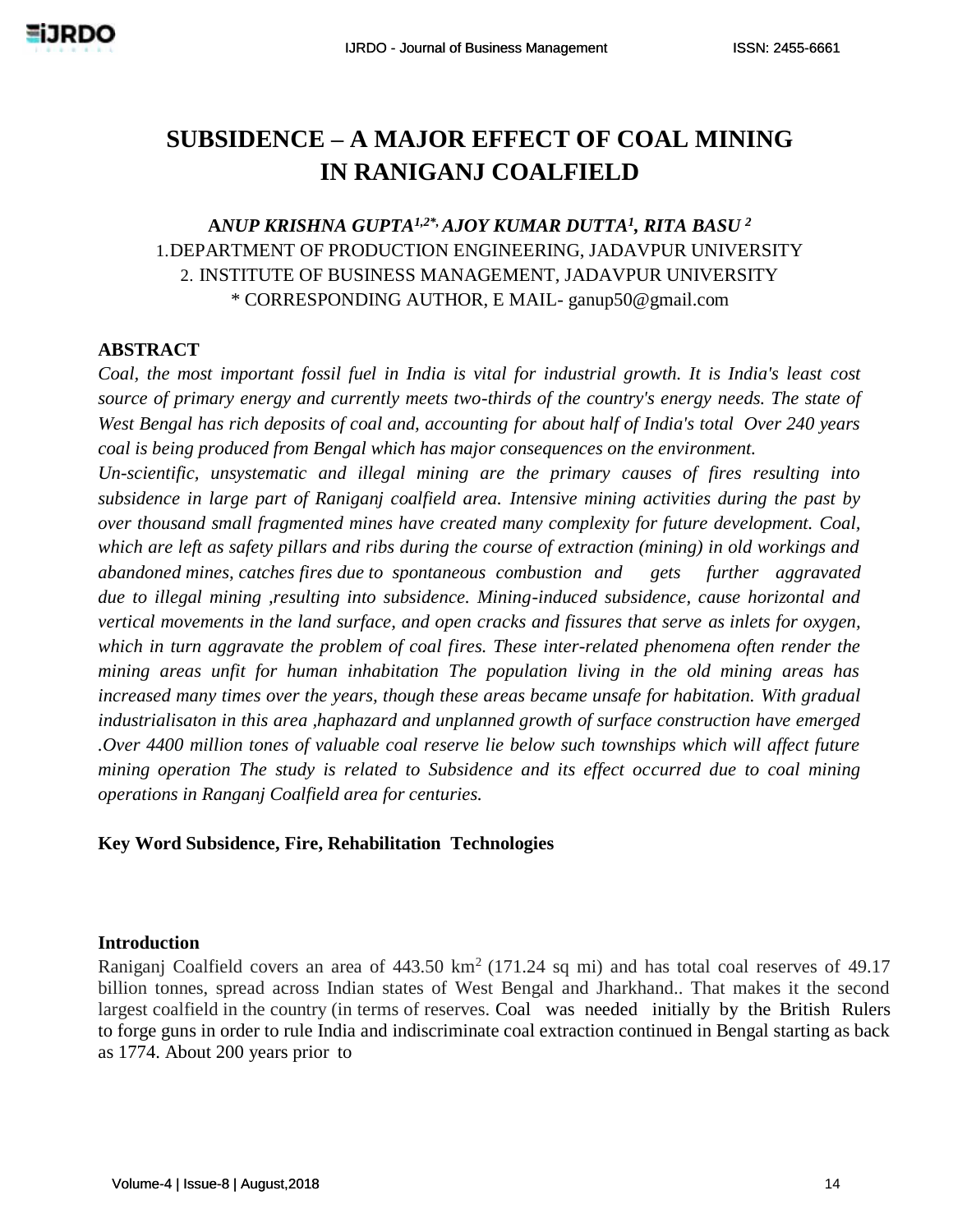nationalization of coalmines, barring a few reputed companies, unscientific mining was carried out under shallow cover, which has resulted in some areas of Ranigan| Coalfield being threatened with subsidence besides serious environmental hazards such as the occurrence of coal fires. Such fires burn away the natural non-renewable coal resources, locally raise the temperature of the area, and emit polluting gases like oxides of carbon, sulphur and nitrogen.

Raniganj Coalfield, which falls under Eastern Coalfields, is the birth place of coal mining in the Country. Here coal is produced from two distinct types of mines; Underground and surface (opencast) Mining Overall ecological imbalance is high in this area..

Though the primary concerns at the regional levels is with the environmental impacts on air, water, forest, biodiversity, climate and the costs of mitigating these but above all land damage and subsidence become the major concern for life and property of the habitants.

## **History**

Raniganj area has high quality of huge coal reserve. Though coal mining was first started in 1774 in Asansol area but coal industry in fact started taking shape during 1840 when coal was produced on commercial basis .

Notwithstanding above, the coal industry faced the most difficult economic problems in its history from 1927 due to continuous fall in coal price. Many collieries were closed down but others in an attempt to survive in the face of steadily falling prices resorted to expanding outputs through slaughter mining. Moreover, during World War-Il in 1940's heavy demand of coal resulted in undue splitting of standing pillars without any consideration of strength of the remnant pillars/stocks (*p 143 of report in chapter 10 of INFLIBNET Centre Sodhganga (internet)(15).*

In the old days when the surface was not densely populated the operators had

extracted as much coal as possible without stowing or supporting. The surface rights were generally not acquired.

In course of time when these holdings were abandoned habitation started growing over the old workings, initially slowly but subsequently at a rapid pace. Growth of population took place for various reasons, such as general growth of population, migration of population from distant villages to areas adjoining coal mines in search of livelihood and growth of business and industry in Coal belt. This further accelerated after nationalization of coal mines in 1973. Large numbers of pot holes had occurred indicating ground movement. Aging of pillars and subsequent weathering effects are continuous. These old workings are now waterlogged. Equilibrium is being maintained in the old waterlogged workings due to hydrostatic pressure. Collapses may not be ruled out once water level is lowered down.

## **Subsidence**

Coal production adversely affect local environment and some time cause recurring problems .On the topic of environment, subsidence, will be most relevant due to its magnitude which have of late captured the minds of general public,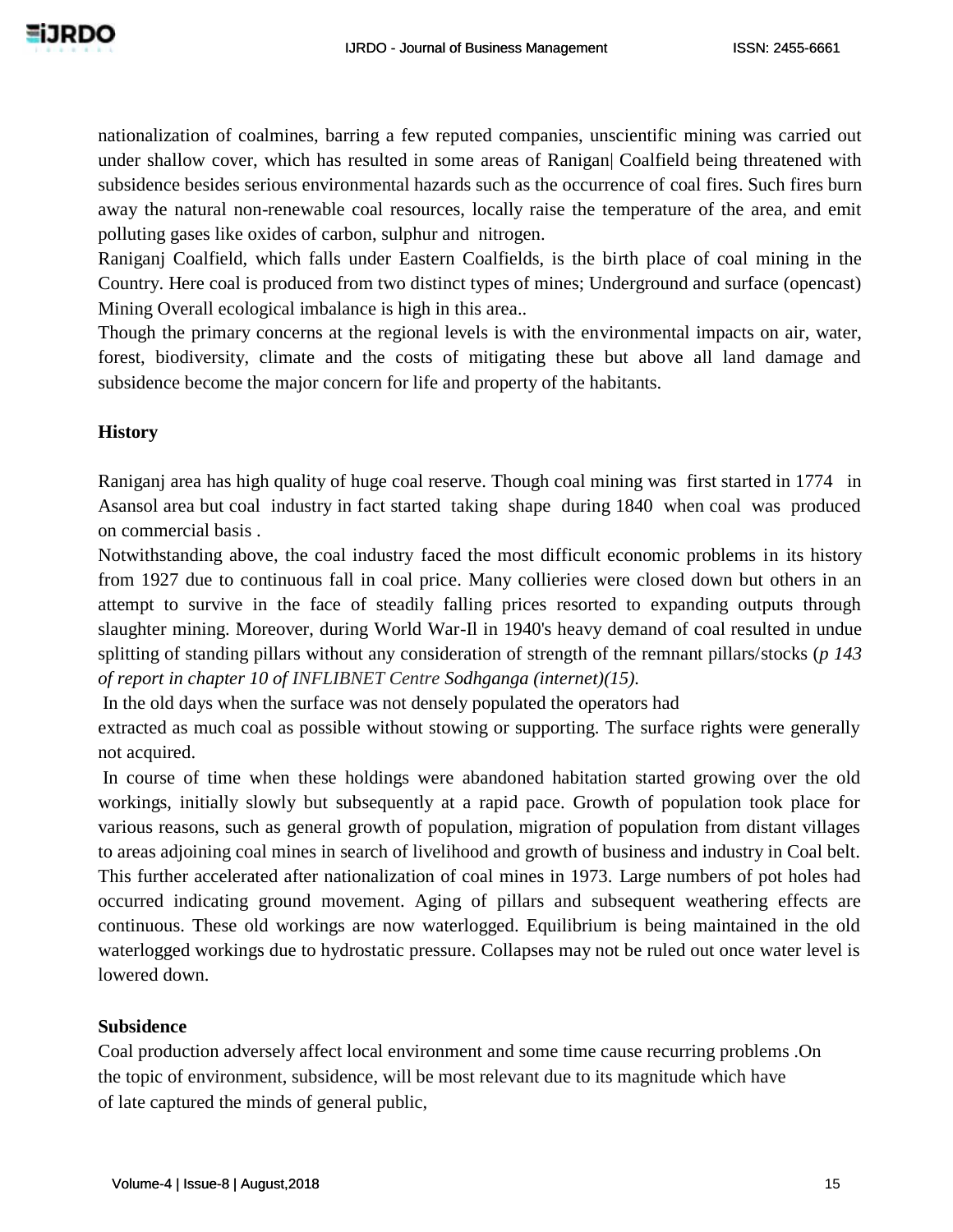Subsidence can be planned or unplanned. .Incase of planned subsidence prior permission from Director General of Mines Safety is obtained for extraction of coal by caving along with acquisitions of land at the surface likely to be affected .Planned subsidence is followed where there is no surface feature.

Unplanned subsidence occurs mainly due to very old abandoned underground workings. As already said ,coal mining in this coalfield started more than 200 years ago .Upper coal horizons at shallow depths had been worked in the past, most of which are standing on pillars which are getting reduced due to ageing, endangering the stability .These old workings are now mostly waterlogged and in accessible .In most cases ,abandoned mine plans of these old workings are not available and when available ,are not reliable .Dewatering of these old working by itself may trigger subsidence and may also lead to fire .Population has grown in an unplanned manner over the coal bearing areas including over these abandoned shallow workings. Since the strength of coal pillars in these old workings are getting reduced due to ageing, there is apprehension about their stability and consequently of the habitation that has grown. (*P,108 of the book 'Two Decades of Eastern Coalfields' published in 1995 by ECL*).(14)

As mentioned earlier the extent of the old working and their exact present condition are not known It is essential, at the first instance, to identify and delineate the voids in the water logged in accessible workings before stabilization of these workings is undertaken. To protect even a small structure on the surface a very large amount of coal underground has to be left un- worked. The highly adverse effect of uncontrolled building Construction over mining areas would be obvious.

#### **The problems of Subsidence and degradation of land**

The problems of Subsidence and degradation are of many folds:

1) The presence of old and water logged working is the major problem in Raniganj coalfields. There are some localities, which are situated above the water logged (unsafe residential) areas. Natural hazards and coal mining subsidence can have a detrimental effect on land uses. Structures can be demolished, rendered unusable or made uninhabitable instantaneously or in a short space of time. This type of devastation has economic and social ramifications for the community. Overburden dumps and open pits also increase the problems of land degradation.

2)The philosophy of " More coal -More whole " adopted by some small coal operators in Raniganj Coal field, led to haphazard coal extraction . Unfortunately interest of getting more coal in a shorter period leads people to unscientific mining. As a result there are long list of unstable areas.. Due to age-old problem of subsidence — the gradual movement or sometimes abrupt collapse of the rock and soil layers into an underground coal mine - which can disturb the surface above the mine This resulted in serious problems like incidence of fire and subsidence .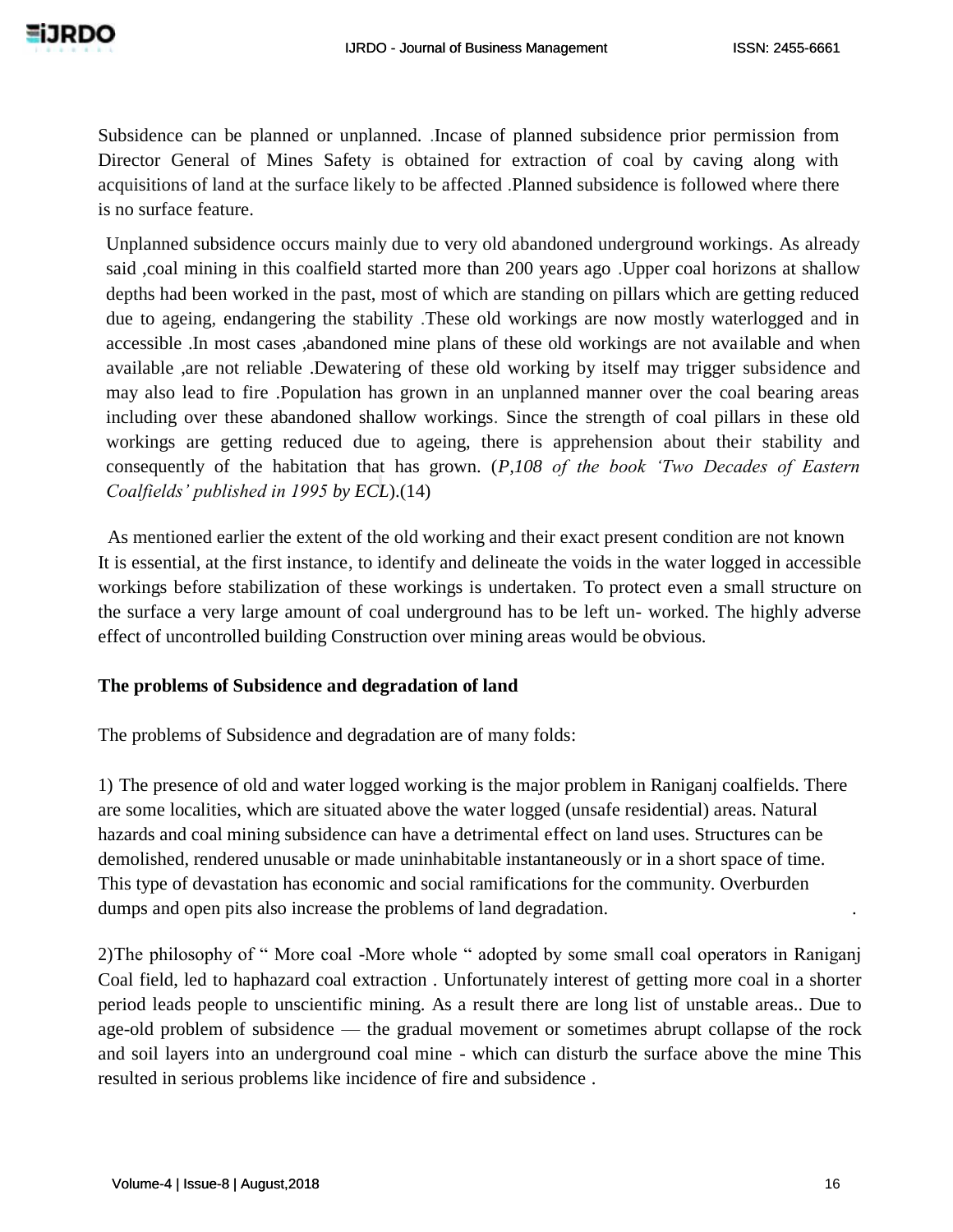3) The population living in the old mining areas has increased many times over the years, though these areas became unsafe for habitation. In-spite of the declaration of these areas unsafe by the local administration, the habitation increased unabated.

The problem of subsidence and fire are being addressed by the Government from time to time. Some types of hazards can be avoided or mitigated by undertaking a proper risk assessment of the situation and by designing subdivisions to minimize the risk, or in some situations, by not proceeding with development as the risk may be too great. However due to problems it was difficult to ascertain the extent and magnitude of subsidence. With the passage of time it has been ascertained that the total underground fire area in Raniganj Coalfield (within the basin)is 5.88sq. km. while the subsided area is 29.4sq. Km (as per ECL Data book, 2005). It has been increasing in last 5 years and in the near future also, as more and more coal is to come from underground method, more area is likely to be degraded due to subsidence.

#### **Formation of Committee:**

Prior to nationalization concern for environment and its protection was practically non-existent. After nationalization environment consciousness started taking concrete shape in the form of enactment of legislation by the Govt. However, meaningful studies for the identification of the problems and key areas for environmental protection in the coal belt vis-a-vis coal production was initiated.

.

The problems of danger of subsidence of surface land over old abandoned & unapproachable mine workings, standing on small stokes the size of which is unknown has attracted the-attention of authorities concerned , technical organizations and institutes from time to time.

The study of surface subsidence fire and water logging in abandoned colliery workings was conducted in the past by several committees which made their recommendations from time to time.

The first subsidence committee was formed in1922 by Mining Metallurgical and Geological Institute of India. The committee could achieve little success due to many constraints Second committee constituted by Mining Metallurgical and Geological Institute of India in 1937. The committee report was however not available.

Later various committees like Bagchi Committee ,Prasad Committee, had examined the issue of dangers arising out of presence of old workings in Raniganj coalfield .These committees had declared certain localities to be unsafe and unstable.

In 1978 a committee set up by the Government of India had examined all the subsidence prone areas due to presence of old/ abandoned workings underneath. Government of West Bengal had enacted a legislation called the West Bengal Restriction on Construction in Unsafe Areas Act,

1979 for prevention of construction over the areas declared unsafe despite of this enactment;

construction had been going on over many unsafe areas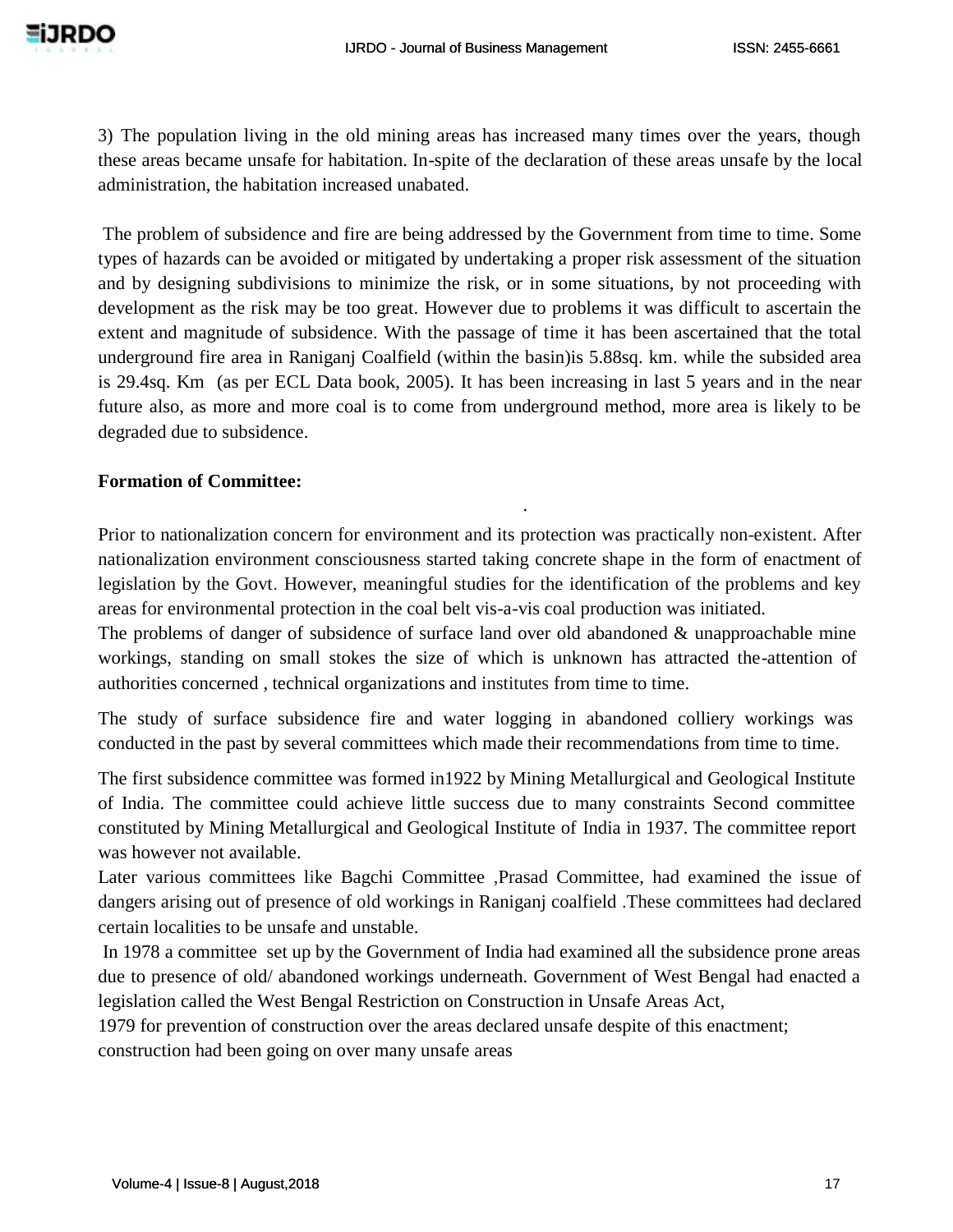Apex Monitoring Committee (AMC) for Raniganj Coalfield constituted by West Bengal Govt. in consultation with Coal India (CIL) was entrusted to suggest measures to be adopted for ameliorating different environmental problems of Raniganj Coalfield including the apprehended subsidence problems.

The Committee comprises of H.B.Ghosh ,Ex-DGMS as Chairman and representatives of Central Mines Research Station, Director General of Mines Safety (DGMS), Indian School of Mines ,West Bengal Govt. ,Central Mine Planning & Design Institute, Eastern Coalfield Limited as well as people's representatives.

This committee examined the localities reported to be subsidence prone due to presence of old workings and had identified *49localities*as unstable inJune'92 of which 11 were found to have no apparent danger. However *21 more localities* were examined by AMC later in Sept'95 of which one was found having no apparent danger. In addition to the areas examined by the Apex Monitoring Committee (AMC) ECL and CMPDIL identified *2 more* unstable areas. Thus a total of 72 unstable areas were identified in which seven locations comprise of part of rail, road etc.

Out of these 72 locations, the population of one site was rehabilitated. However, in these 71 areas,( 12 have no apparent danger), inhabitants from 47 areas required to be rehabilitated and 24 locations being densely populated were considered for stabilization *(coal and is environment by S,N.Singh ECL p 78 ,79,80 81 of book coal Industry in the 20th century Published by BCCL Sept 1999*)(17)

An estimated population of 134785 were requiring resettlement/rehabilitation Resettlement/ rehabilitation of this magnitude was an uphill task which might not be possible and feasible. So an attempt was made in the 2nd report based on the following criteria to reduce population to be rehabilitated.

i. Underground plan not available.

ii. Workings on fire.

iii. Less populated. iv. Illegal mining. v. Recent history of subsidence. vi. Stowed workings. vii. Apparently no workings below. viii. Workings on normal size pillars.

A High Level Committee was constituted with Secretary Ministry of Coal as Chairman to go into the problem of subsidence & fire in Raniganj Coalfield to suggest mitigating measures. The Committee submitted its report in January'98. The recommendations of the Committee were accepted by the Govt, of India and the implementation statuses of the recommendations were(*p* 146 *of report in chapter 10 of INFLIBNET Centre Sodhganga)(15)*:-

## **Recommendation** I

Wherever possible, settlements of all unstable areas should be shifted to non-coal bearing zones.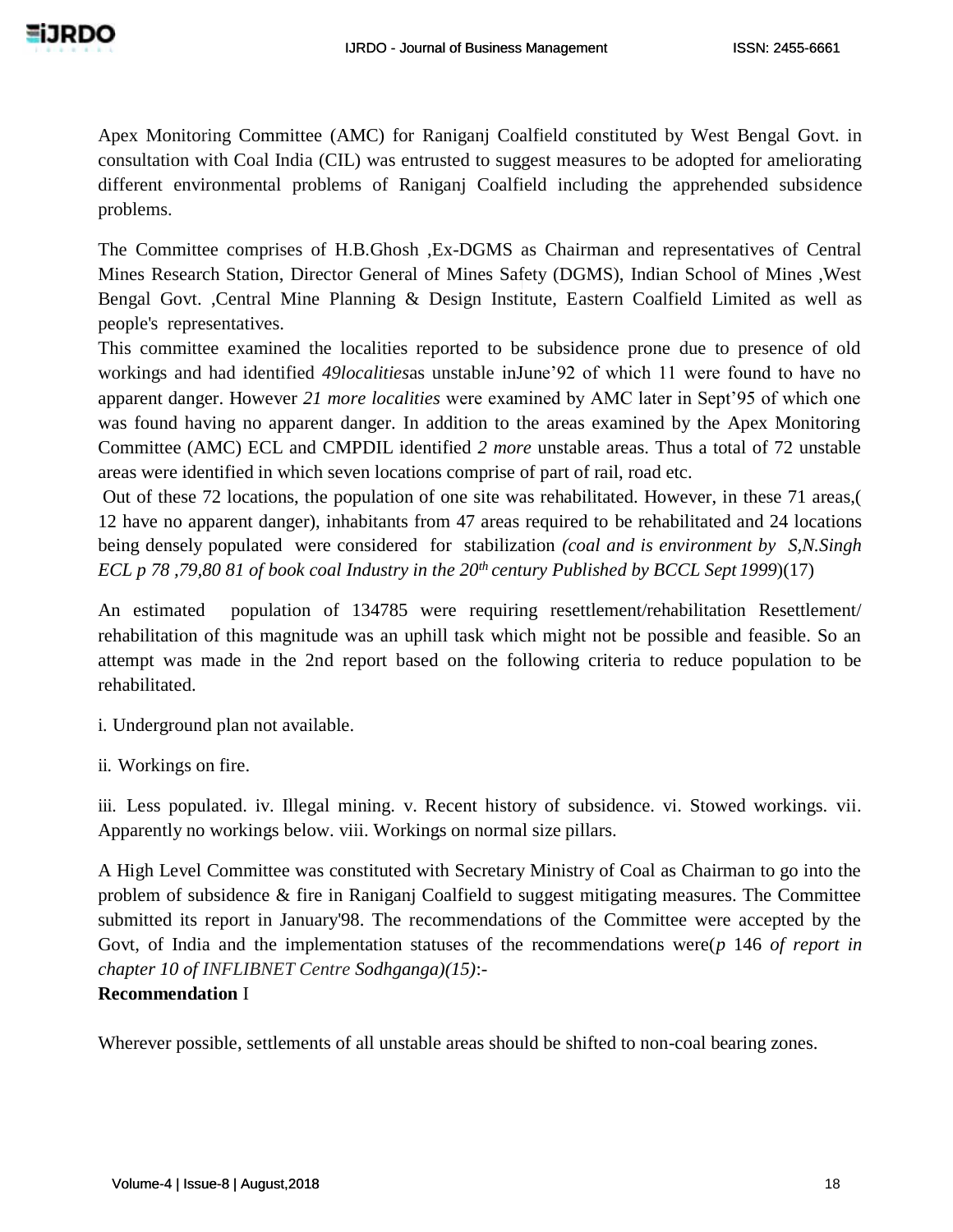For this purpose, satellite townships considered the best long term solution against subsidence hazards in the coalfields Drawing a comprehensive Master Plan to deal with the problems of fire, rehabilitation and subsidence control by . CMPDI Rl-l, Asansol

Environmental Measures and Subsidence Control (EMSC) schemes to generate base line data to prepare the Master Plan considering the following aspects:

i. Generation of data and identification of subsidence prone areas and its segregation into controllable and incontrollable areas in the leasehold of Eastern Coalfields.

ii. Technological Measures for control of subsidence where feasible, assessment of evacuation and resettlement needs where subsidence control is not feasible and assessment of fund in the leasehold of Eastern Coalfield Limited.

The locations which do not fall under the above categories are considered for stabilization in spite of the fact that present technology of hydro pneumatic stowing is a slow process and reliability being doubtful.

## **Recommendation II**

There should be total ban on any new construction over declared unsafe areas in the coalfields.

## **Recommendation III**

For tackling the problems of fire and subsidence, the participation and assistance from State Government and local administration is essential.

Constitution of:

i)A core committee consisting of CMD, ECL District Magistrate Burdwan and Director, Commerce Industries Department, Govt, of West Bengal.

ii)A core group consisting of representatives of ECL, CMPDI, Regional Institute, Asansol& local administration..

## **Recommendation IV**

The mitigation measures against subsidence and fire hazards are very costly options and fruitful implementation of these measures can only be possible through separate executing agency with separate funding. Formation and representatives of such agencies responsible for formulating schemes, their implementation and management of funds should be finalized at the earliest .

However ,the agency for implementation *of* these Projects was decided .to be Asansol Durgapur Development authority with fund provided by Govt. of India.

On the basis of Apex Monitoring Committee recommendations Central Mine Planning & Design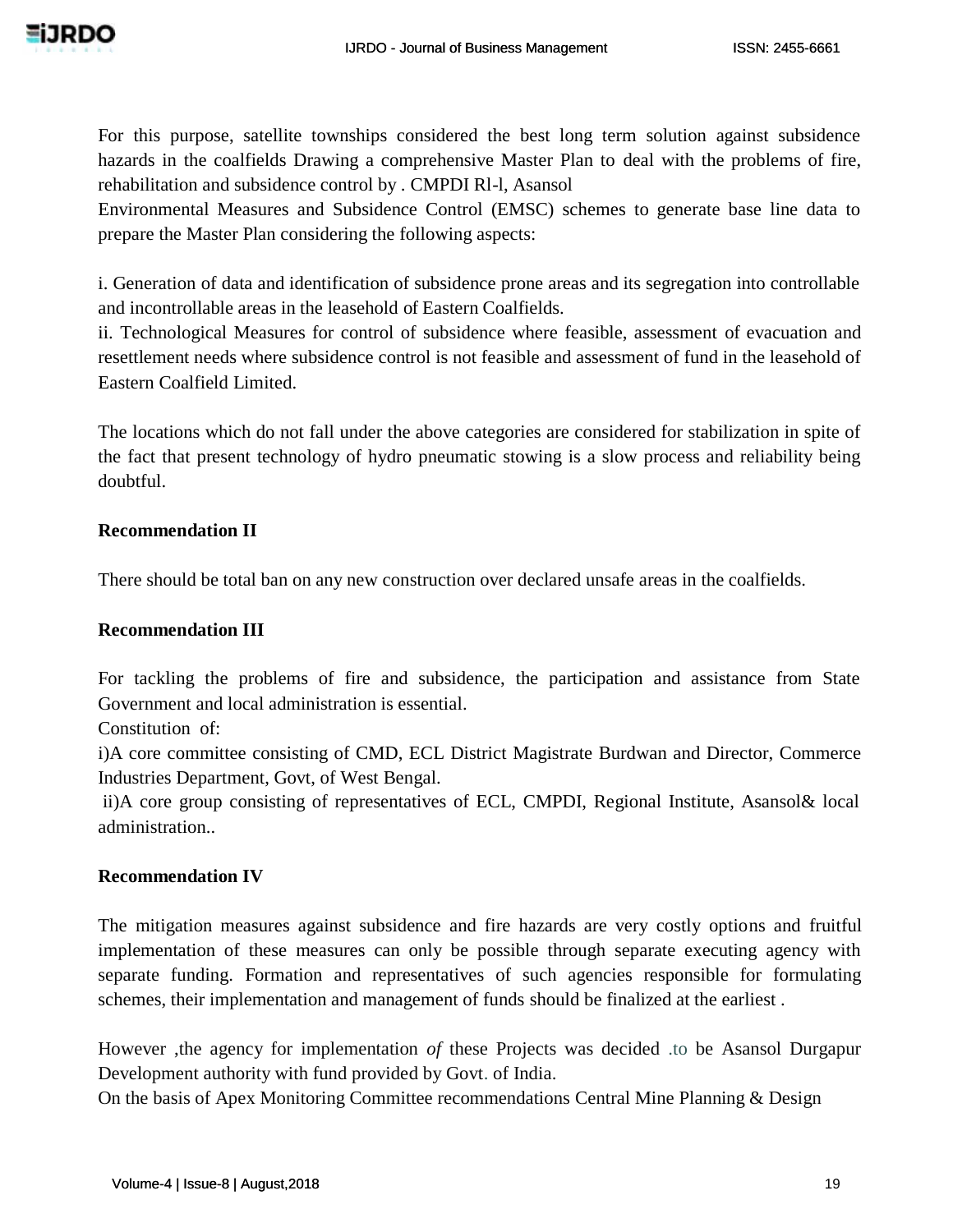Institute formulated project reports and a Master Plan

As per the Master Plan prepared for Raniganj Coalfields, 13 future townships are identified and it may be pertinent to mention that all these 13 areas are non coal bearing zones. That for the purpose of rehabilitation, core group consisting of state authorities, ECL and CMPDIL were constituted to give a final shape to the scheme of re-settlement. For the purpose of rehabilitation of the people living in the unstable areas, the following 4 villages were identified namely Samdi, Kenda Village, Harishpur and Bengal Para, where village committees was constituted and the identification of alternate location has been done.

Though a number of meetings with the local committee members and inhabitants were held yet no concrete decision could be arrived at with regard to resettlement (P.144 *of report in chapter 10 of INFLIBNET Centre Sodhganga)* (15)

On the basis of Apex Monitoring Committee, B Bagchi committee ,Prasad committee .area wise estimation of population likely to be affected of Eastern Coalfields In 2010 was 134775Area wise position( the ten administrative areas of ECL) of unstable locations given below will indicate the extent of problem of subsidence ,in Raniganj coalfields.

| SI<br>· no | Area         | No. of<br>unstable<br>locations | No.<br>apparent<br>danger | <b>Rehabilitation</b><br>location | Estimated<br>population<br>likely to<br>be<br>affected | No. of<br>houses     | No. of<br>houses |
|------------|--------------|---------------------------------|---------------------------|-----------------------------------|--------------------------------------------------------|----------------------|------------------|
|            |              |                                 |                           |                                   |                                                        | Apparently<br>stable | unstable         |
| 1.         | Salanpur     |                                 |                           |                                   | 1000                                                   | 53                   | 150              |
| 2.         | Sripur       | 22                              |                           |                                   | 71023                                                  | 195                  | 10597            |
| 3.         | Kajora       | 3                               |                           |                                   | 3300                                                   | 140                  | 545              |
| 4.         | Kunustoria   | 8                               |                           |                                   | 15755                                                  | 120                  | 2434             |
| 5.         | Kenda        | 3                               |                           |                                   | 7400                                                   | 192                  | 1194             |
| 6.         | Satgram      | 8                               |                           |                                   | 12600                                                  | 20                   | 1791             |
| 7.         | Sitarampur   | 5                               | 3                         |                                   | 9810                                                   | 384                  | 1508             |
| 8.         | Sodepur      | 3                               | $\overline{2}$            |                                   | 11700                                                  | 1000                 | 1053             |
| 9.         | Pandaveswar  |                                 |                           |                                   | 275                                                    |                      | 60               |
| 10.        | Bankola      |                                 |                           |                                   | 50                                                     | 11                   |                  |
|            | <b>TOTAL</b> | 54                              | 12                        |                                   | 159013                                                 | 2115                 | 24264            |

|  | Table I Subsidence in Raniganj coalfields (Source CMPDIL Report) |  |  |  |  |  |
|--|------------------------------------------------------------------|--|--|--|--|--|
|--|------------------------------------------------------------------|--|--|--|--|--|

*Subsidence in different collieries of Eastern Coalfields up to 2008 Source: Feedback Report. CMPDIL (8)*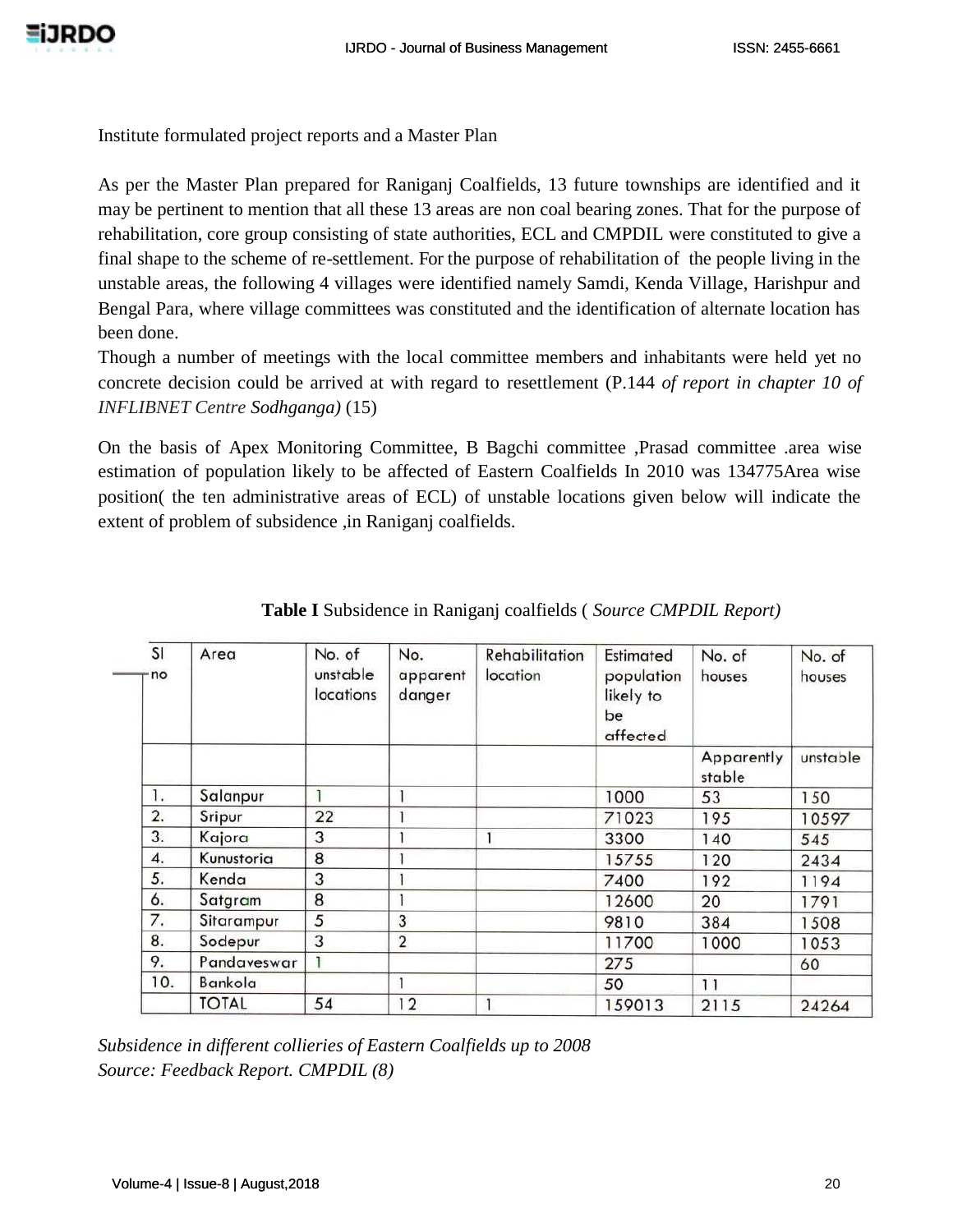### **ECL Area wise position of unstable location ( 2010)**

#### **Sodepur Area**

Sodepur is the area, where frequent accidents due to coal mining occurred. In past.

Area was wounded by more than ten fires and more than five subsidence's. The area is

completely devoid of vegetation so soil erosion is also high and the small *nala's are* silted. As a result overall ecological imbalance is high in this area.

Sanctoria village lying over abandoned workings of Sanctoria colliery .where on 27<sup>th</sup> November 2004 one primary school building and a ECL Bungalow collapsed and several residential houses were severely affected. The ground movement led to the development of the surface cracks up to 30cm wide. Earlier ground movement occurred in 1997 and 2000.moving from east to west following the fire movement in the coal seam.

Sanctoria village lying over abandoned workings of Sanctoria colliery .

The maximum effect can be seen in Sodepur with almost 5000 people inhabited.

Earlier the area was affected by gigantic digging for coal unscientifically.

#### **Sitarampur Area**

In this area only Pathmohona is the place where there is total instability

#### **Salanpur area**

In Salanpur area two collieries' area namely Bonbiddi village and Balsuk ceramics & colony have been taken to quantify the affected population. The unstable part in Bonbiddi is in north east andthe western part of Balsuk ceramics & colony. We can see that Balsuk ceramics & colony is much more affected by the instability due to excessive extraction of underground coal. The area early were effected by illegal miners by indiscriminately withdrawal of coal, hence lack of sandstowing in the area it became unstable.

## **Sripur area**

Due to major subsidence the newly constructed National high way from Kalipahari Rail gate towards Neamatpur got subsided to a depth of 2.6 -4 Meter with a length of about 1500 meter in 2006-7

Other unstable areas are Banksimulia,Bhanora, Rana, Adjoy II, Bhanora, Charanpur East, Bhanora &Apcar's Charanpur, D. Bright's Rana, Kalapahari, Sheebpur, Sripur, Grimint, Grimint,Dhadka, Sripur no.3 incline, Bhutdoba, Kalipahari, sheebpur, Jamuria 5, 6, 110 & 11 andDamodarpur, Jamuria 5, 6, & 11 and Akhalpur 1 & 2 pits, Central Jamuria, Poniati, NewGhusick, kalipahari. In maximum case not partly but the whole area is unstable. In some case the total village is hanging on the hollow and void coal seam. Kuccha houses are mostly available, so with the arrival of minimum shake they are unable to resist. The situation of these areas is really alarming..

## **Satgram Area**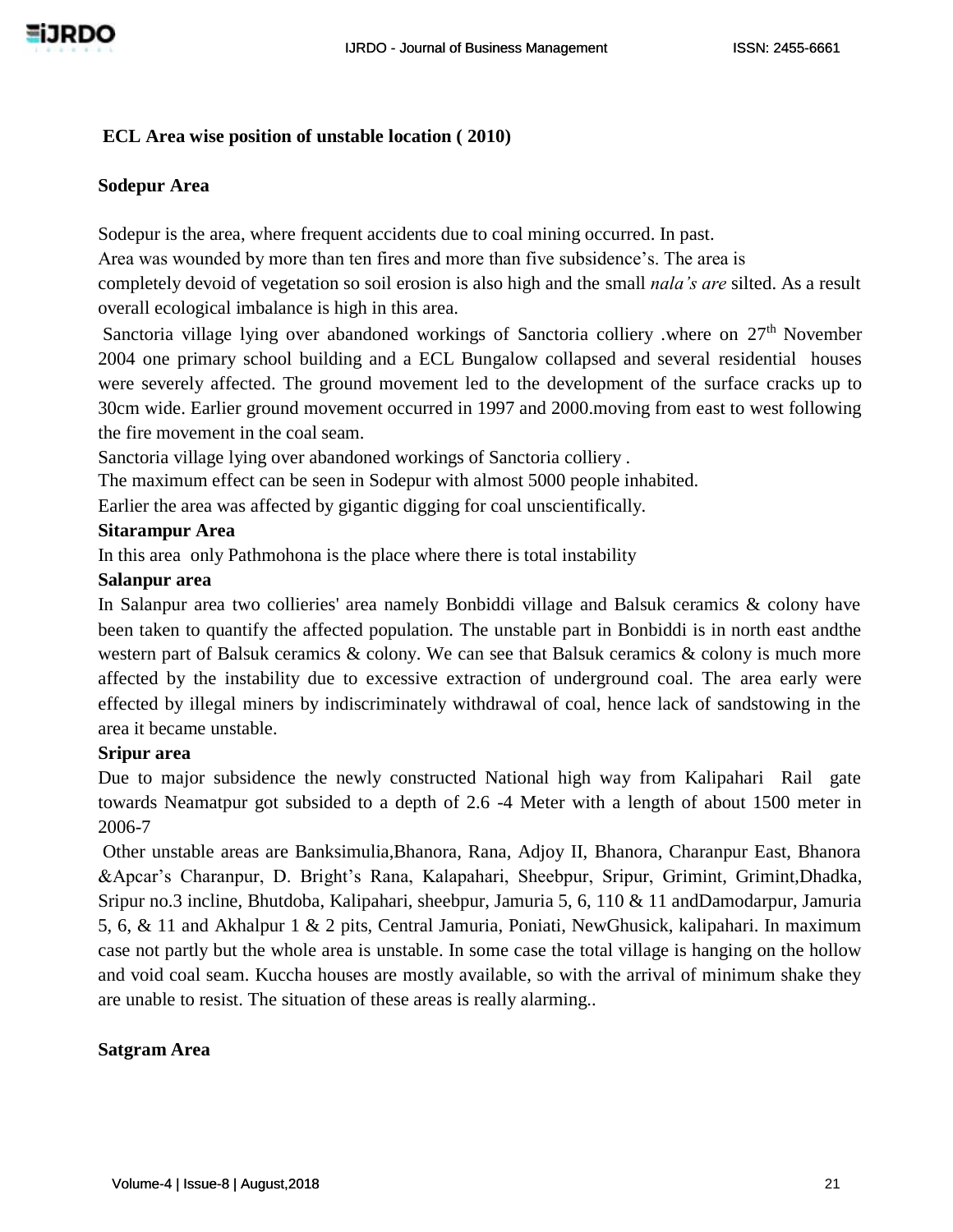The unstable locations are Mithapur village. Jaba village & IOC pipelines. Bogra village One DB road on south of Jaykaynagar One road to Jaykaynagar. Santhal bastes. Eastern railway main line.11 KV HT line &DB Road. Basti on the East .Agent & Manager's bungalow& staff quarters. Kuardih village.No.4 pit quarters**.**

## **Kunustoria Area**

Apparently stable and already the inhabitants were rehabilitated .

Identified unstable areas of - Kunustoria Area is In pottery area where the effect is maximum. South Parasea, Toposi ,JoteJanki Carr &Tagore Krishna coal co. Pottery, Porarbandh, Raniganj,Kumar bazar **Kenda Area**

Kenda area is generally disturbed and already announced as highly risk zone.

Some parts are rehabilitated and some parts are abundant. The area of New Kenda is under severe condition as the Coal seam underneath is partly water logged so the houses are very prone to subsidence. People of Kenda were proposed to resettle

At Mangalpur in Raniganj. But they had refused as stated.

### **Kaiora Area**

Apparently stable and affected people were already rehabilitated.

The area is basically with low disturbance .So population in this area affected lower than the previous one. Here maximum people are engaged in mine office works. So *pucca* houses are very common.

#### **Bankola Area**

Unstable areas are Khandra habitats, a part of Co's Quarters, Electric Sub - station & A part of Ukhra village, another Bastees and Football ground., Part of Shankarpur village., Part of Bonbahal village.Co's quarters, building, road etc.

Moira village, its extension. ECL's single & double storied ,pucca building, hospital and PWD and colliery roads.

## **Pandavaswer Area**

Unstable areas as identified are Danya village & Rly line., few huts and football ground. Samla panchet office temple kutcha Road.ECL quarters .11 KV H.T line (WBSEB) Public road Bengali bastes, ECL qrts, building Elec .sub-stn on the west side Ranigan] - Suri road. Raniganj - Suri road and petrol pump, health centre on the eastern side of the road.Andal - sainthia chord line and siding roads ECL bunglows, qrts. Bustees. Etc

.Govindapur village bustees tanks rly sliding etc.

The list of unstable location will speak about the magnitude of the problems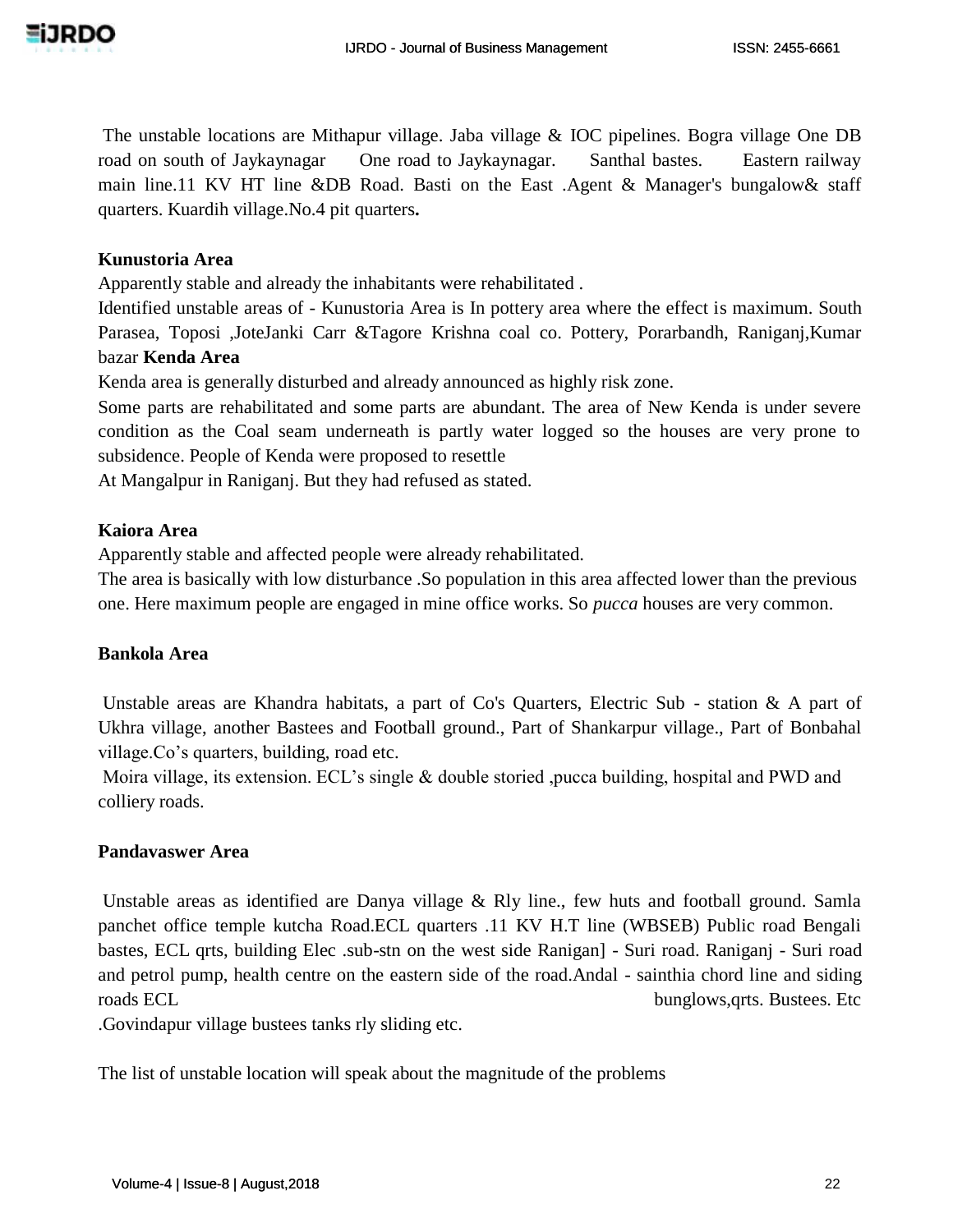#### **Indigenous Technology to deal with Subsidence**

There is no proven technology either for delineation of in accessible underground voids or for stabilization of inaccessible waterlogged work ings. An innovative technology of hydro pneumatic stowing of inaccessible waterlogged workings was conceived and designed by H.B.Ghosh in early Eighties. The technology was given laboratory trial by Sri N.Sar,the then General Manager of KunustoriaArea .A Pilot project for field trial under experimental conditions was undertaken by ECL at Ramjivanpur Colliery in 1985 which was successfully completed in 1988 (*p,109of the book 'Two Decades of Eastern Coalfields' published in 1995 by ECL*).(17)

On the basis of encouraging results obtained at Ramjivanpur, another field trial of hydro-pneumatic stowing under actual field conditions in an area covering part of Ranlganj township was undertaken by ECL .The stabilization in this place was in progress under close monitoring by a Core Group of Apex Monitoring Committee. The progress of the project was rather slow as it has been facing unforeseen problems..These unforeseen problems as and when came up .were investigated and solved by the Core Group, for which CMRS has been entrusted to conduct simulated model study. In the absence of any proven technology for stabilization of old inaccessible waterlogged working, this indigenous technology of Hydro pneumatic technology was adopted for stabilization in 9 sites viz. Fatehpur, Barachak,Haripur, Arun Talkies, Kumarbazar, Gowalabasti, PorarBandh, Pottary&Sanctoria

## **Task and Action plan formulated as under:**

A. Dealing with fire 1 Total no. of existing fires 7 2. Estimated Cost (Crore) 40.28

B Rehabilitation 1 No. of sites to be Rehabilitated- 139 2 Area affected in sq km 8.62 3 No. of houses to be Vacated/ Rehabilitated 33196 Population covered 180263 4 Land required for rehabilitation (Ha) 896.29 5 Estimated Cost (` Crore) 2610.10

C. Diversion of Railway line/ Road/OC pipeline 7 sites Planning and survey with an outlay of Rs.20 Crore

Estimated Cost (` Crore) 11.35 20.00

D. Implementing Agency for fire projects &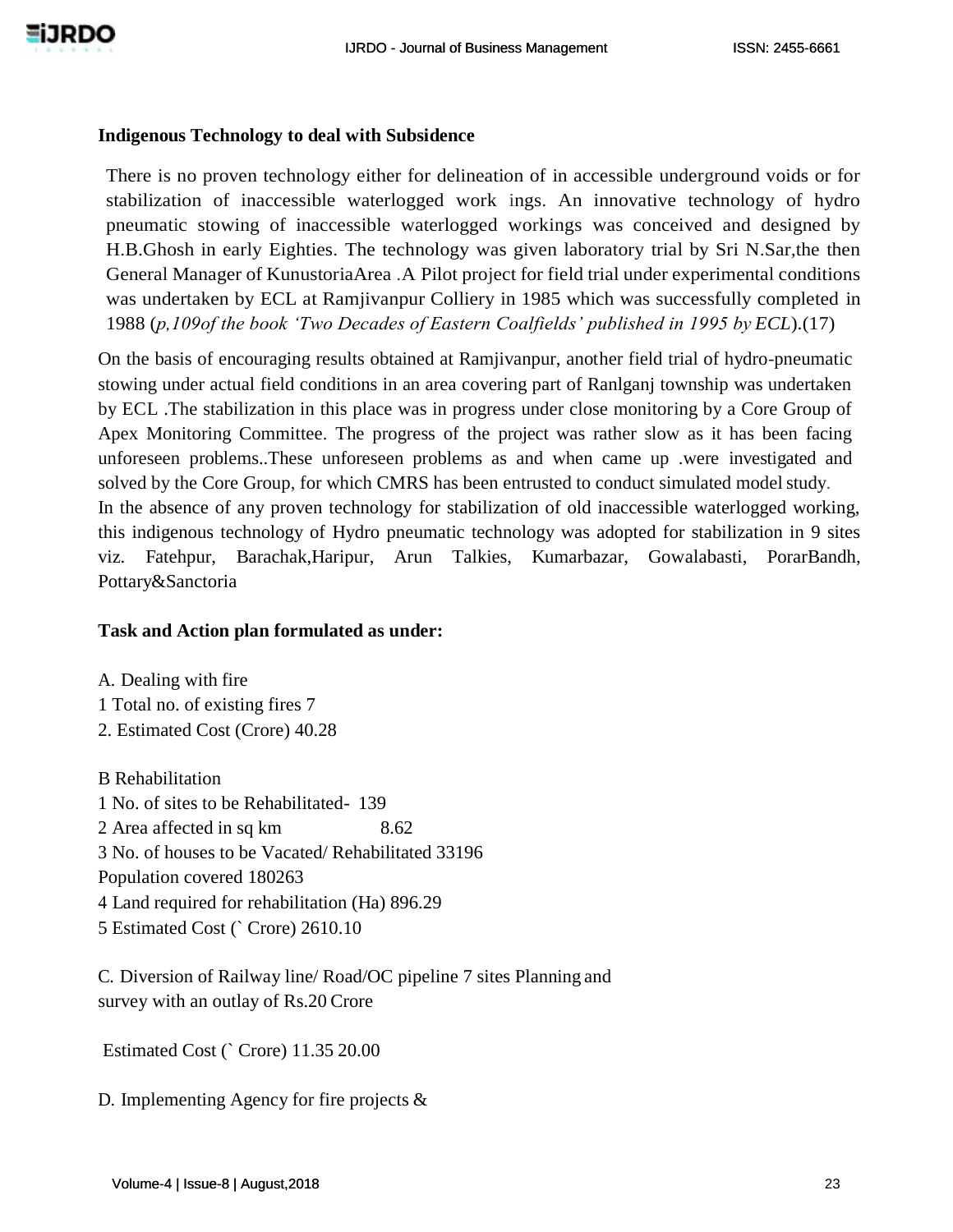rehabilitation of / ECL houses ECL

E. Implementing Agency for rehabilitation of Non-ECL houses-Private & Encroachers Asansol Durgapur Develop Authority (ADDA), Govt. of WB F Implementation Schedule,  $)+10$  (in two Phases each of 5 years) G Estimated Capital Requirement for fire projects, rehabilitation& diversion of rail/road/ pipeline etc. (` Crore) 2661.73

Asansol Durgapur Development Authority (ADDA) have been identified as implementing agencies for rehabilitation purposes. on behalf of Government of West Bengal and Government of India .Coal companies and ECL will provide technical support and the outlay will be funded particularly through the internal resources of CIL and the cess collection under CCDA(*Safety in Coal Mines Chapter 9 Page 57 & 58 Report of Ministry of Coal 2010)(6)*

,According to the directives of the Hon'ble Supreme Court of India ADDA has completed the entire survey work including demographic and measurement & valuation of superstructures of respective declared unstable locations.

The Technologies:

Initiatives have been taken to develop device with appropriate audio-visual alarm to monitor the behavior of overlying roof strata.

Several roof-monitoring devices have been developed at Area/Mine level workshops.

Type of Strata Monitoring Devices used in some of the UG mines of CIL like 1. Auto Warning Tell-Tale 2. Multi Point Bore Hole Extensometer 3. Magna sonic Extensometer 4. Telescopic convergence recorder 5. Remote convergence recorder 6. Stress Meter

In a coalfields in north-west China for the study, to identify the areas affected by coal fires and land subsidence satellite data was acquired in three regions of the electromagnetic spectrum, namely optical, thermal and microwave, along with field data, for an integrated analysis of this complex problem.

However Rock mechanics theory needs to be applied to solve ground control problems.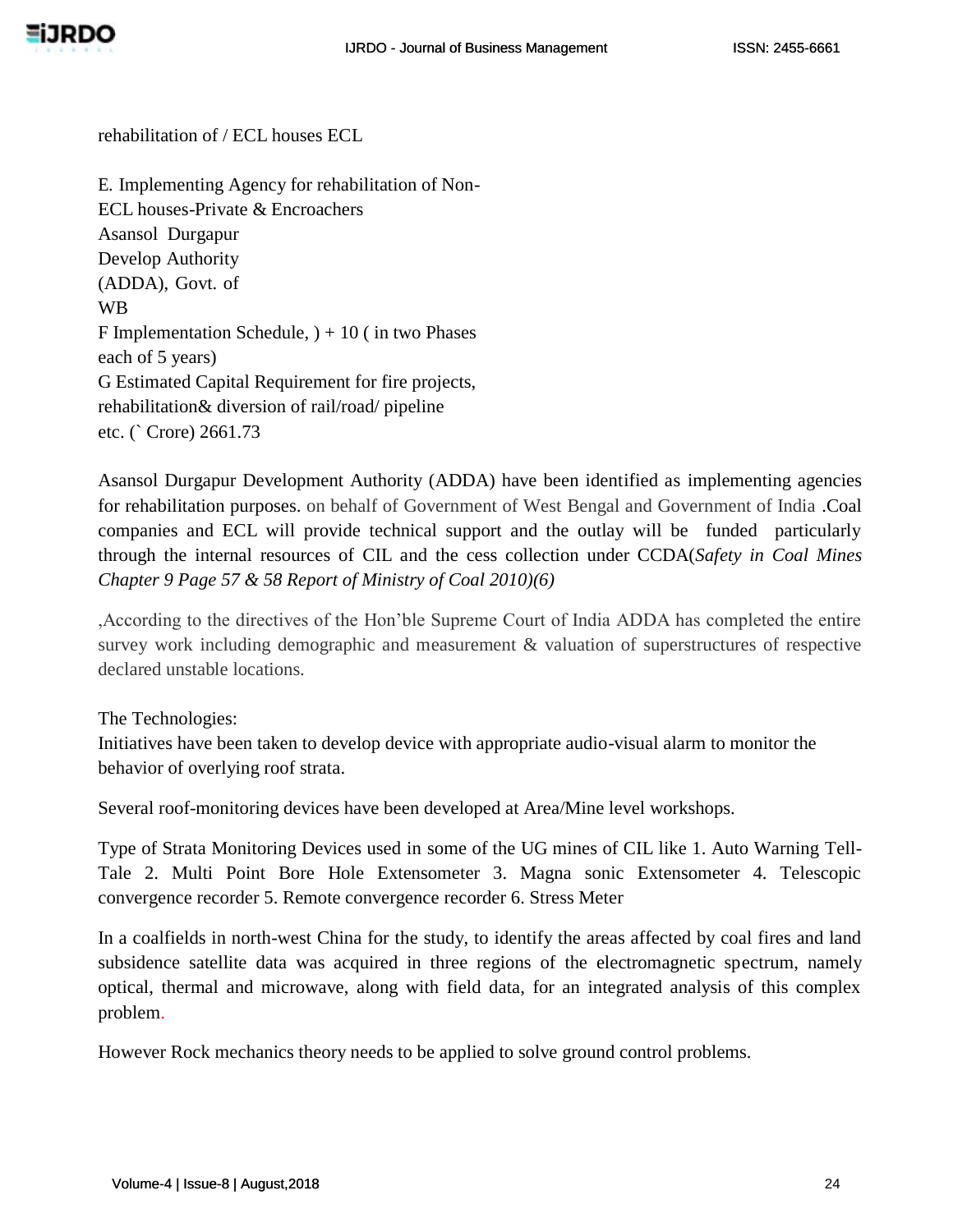

#### **Recommendation**

To improve safety standard, CIL has vigorously pursued several measures in the year 2013 along with on-going safety related activities / initiatives apart from compliance of statutory requirements for safety, which are given below

Continuous review of safety status of mines is being done through the multi-disciplinary Internal Safety Organization (ISO)

CMPDI has been assigned with the task of regularly conducting satellite surveillance study of projects of ECL.

**Technical recommendations to avert Subsidence** With present status

**(***As per Cil Guideline in 2013***)** (7)

1.Stowing and depillaring shall be as per the recommendations of the DGMS. Status- There is no plan for stowing and depillaring as there is no UG mining operation at present. xxiii. The proponent must comply with the Raniganj Action Plan.

The unstable areas within the cluster will be brought under plantation after the population residing over these areas is rehabilitated under the Master plan for Raniganj Coalfield to be implemented by ADDA.

The recommendations with regard to control of Subsidence and present position/ status has been highlighted

O. Trees with deep rooted system should be planted so as to prevent soil erosion.

No soil erosion within the mine leasehold area is identified.

O. Proponent should plant additional 10 Ha/ year over the next 10 years at various locations in this Cluster. Depending upon the availability of land further plantation will be done.

O. River/nallahs shall be de -silted and restored back to functional state. There is no siltation from mines into river/nallahs. However cleaning of nallahs is an annual pre-monsoon activity in each mine of ECL.

O. Separate drainage pattern be provided. Drains are provided wherever necessary.

No depillaring activity (caving/stowing) is being done; there is no subsidence at present

Sand stowing must be used as recommended by CMPDI. Presently there is no depillaring activity is going on, hence, no sand stowing is required

O. Action plan for prevention and mitigation of subsidence be prepared and implemented.

O. No depillaring activity is presently under taken.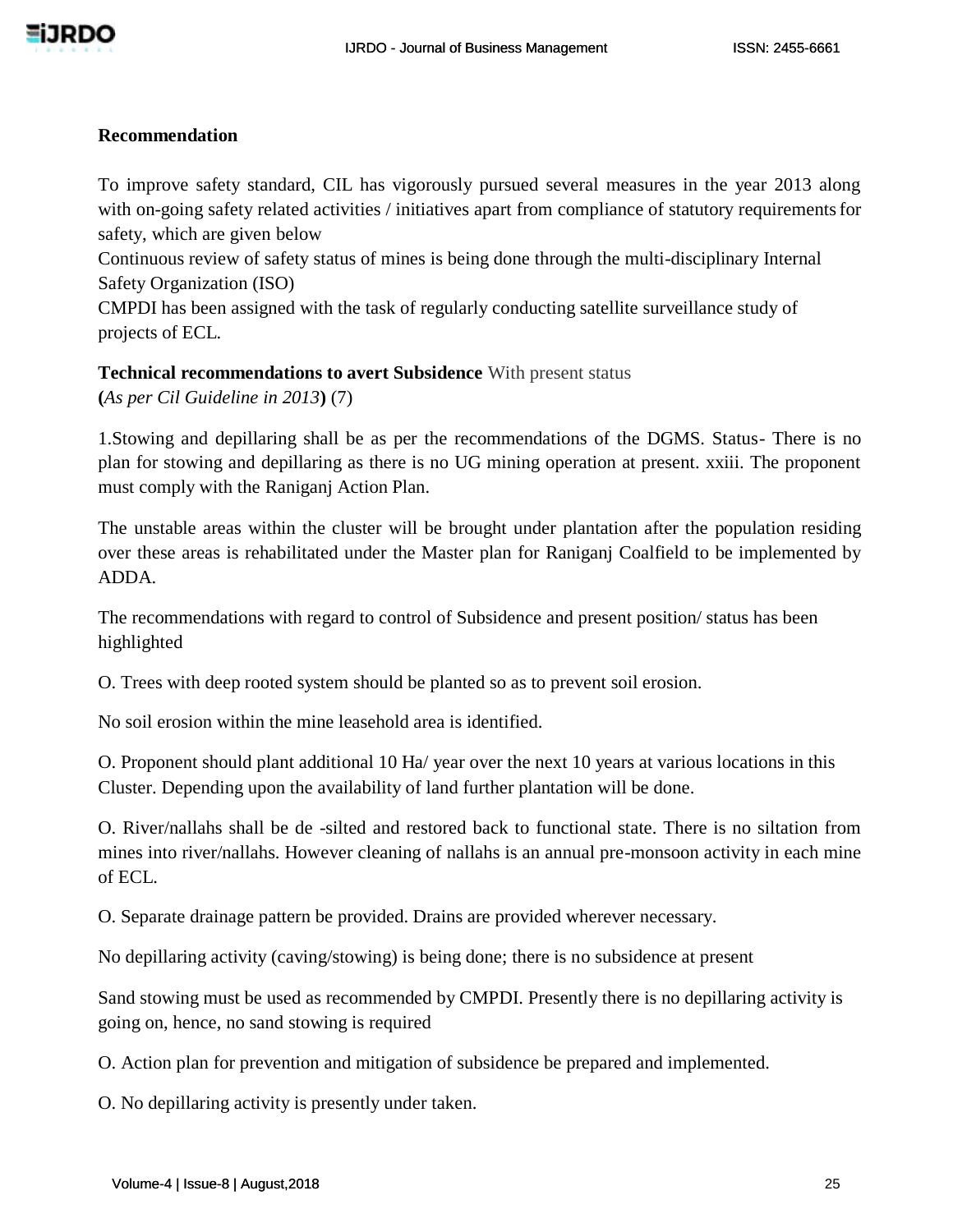After completion of mining activities, the subsided areas shall be graded and planted upon.

Presently there is no subsided area. Subsided areas, if occurring during mine life will be graded and planted upon.

O. No depillaring activity is presently under taken.

Coal extraction shall also be optimized in areas where agricultural production is continuing. Some pillars shall be left below the agricultural land.

No depillaring & coal extraction should be carried out below habitation, H.T. Lines beneath road, water bodies. Coal pillars will be left intact to protect surface features like H.T. lines, roads and water bodies.

O. The land excavated after mining must be brought back to original condition for agricultural / plantation purpose. The land excavated after mining will be backfilled concurrently, which will be suitably reclaimed at later stage as per provisions of Mine Closure Plan(MCP)No major subsidence has taken place during last few years

O. Regular monitoring of subsidence movement on the surface over and around the working area and impact on natural drainage pattern, water bodies, vegetation, structure, roads, and surroundings shall be continued till movement ceases completely.

No depillaring activity (caving/stowing) is being done; there is no subsidence at present

O. In case of observation of any high rate of subsidence movement, appropriate effective corrective measures shall be taken to avoid loss of life and material. Cracks shall be effectively plugged with clayey soil/suitable material.. If subsidence is found exceeding the permitted limits, then the landowners shall be adequately compensated with mutual agreement of the land owners. No subsidence has been observed from older UG mine workings.

## **Conclusion**

Not much study has been done towards the reclamation of subsided land in Indian coalfields. In a few areas of *Raniganj* coalfield including *Ninga* and *Sripur*, plantation on subsided land has been attempted.

The scientists are of the opinion that before starting reclamation of subsided land, the purpose of reclamation in terms of "land use" should be finalized in consultation with the local people. The most important thing is to plug the cracks and it may not be necessary to bring the subsided land to its original state even for use for agriculture, plantation and housing.

Some researchers claim that improvements in water retaining capacity of the subsoil in the subsided land are required.

There is no specific legislation in India concerning subsidence, but as per common law, the coal company is to acquire the surface right of the property in which subsidence may occur due to